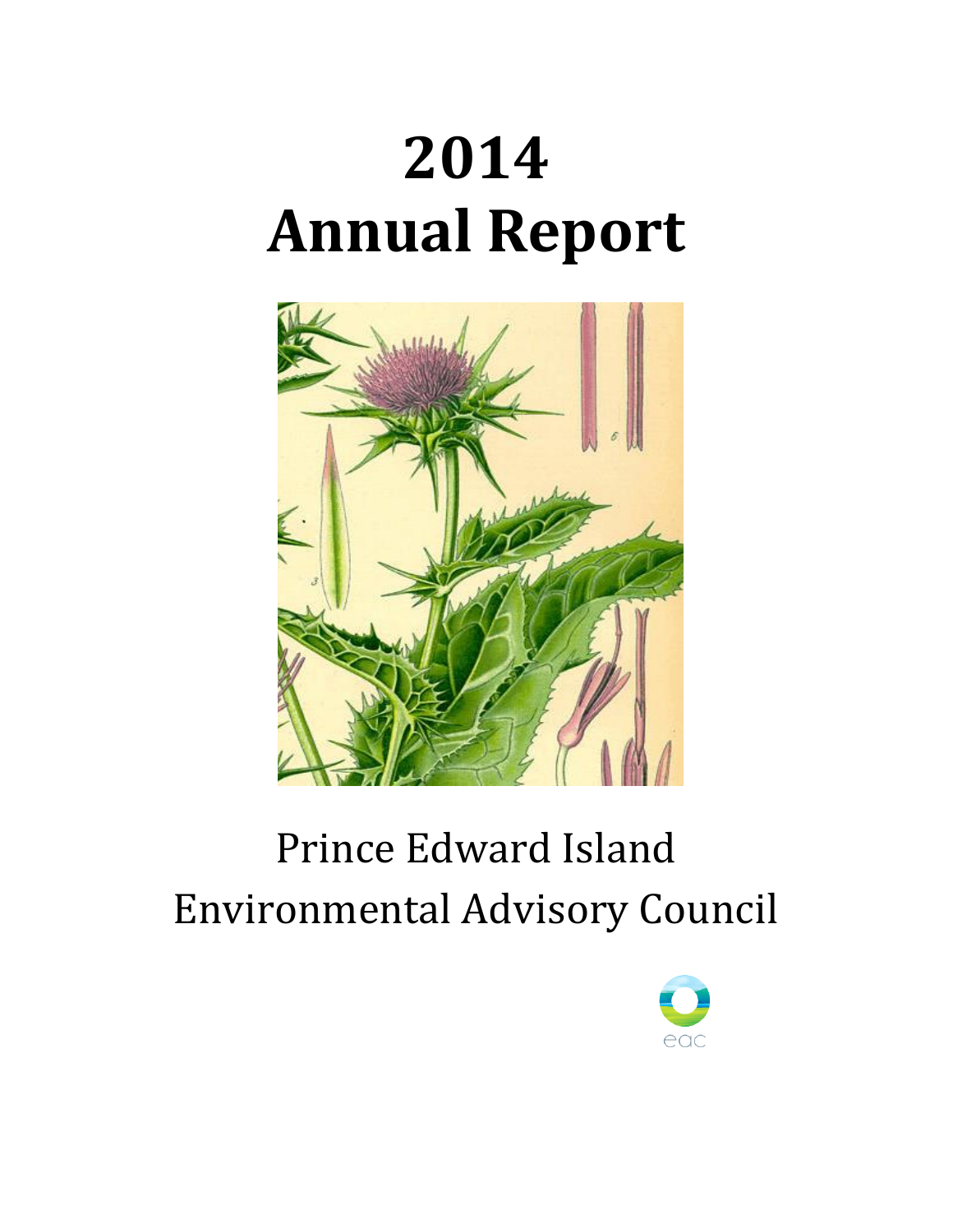

**Prince Edward Island Environmental Advisory Council** 11 Kent Street, 4th Floor Charlottetown, PE C1A 7N8

Honourable Robert Mitchell Minister of Communities, Land, and Environment PO Box 2000 Charlottetown, PE C1A 7N8

Dear Minister Mitchell:

In accordance with the requirements of the *Environmental Protection Act*, I have the honor of presenting the Annual Report of the Environmental Advisory Council.

This report covers the period of January 1, 2014 to December 31, 2014.

Respectfully submitted,

Kichard J. Al au

Richard Davies Chair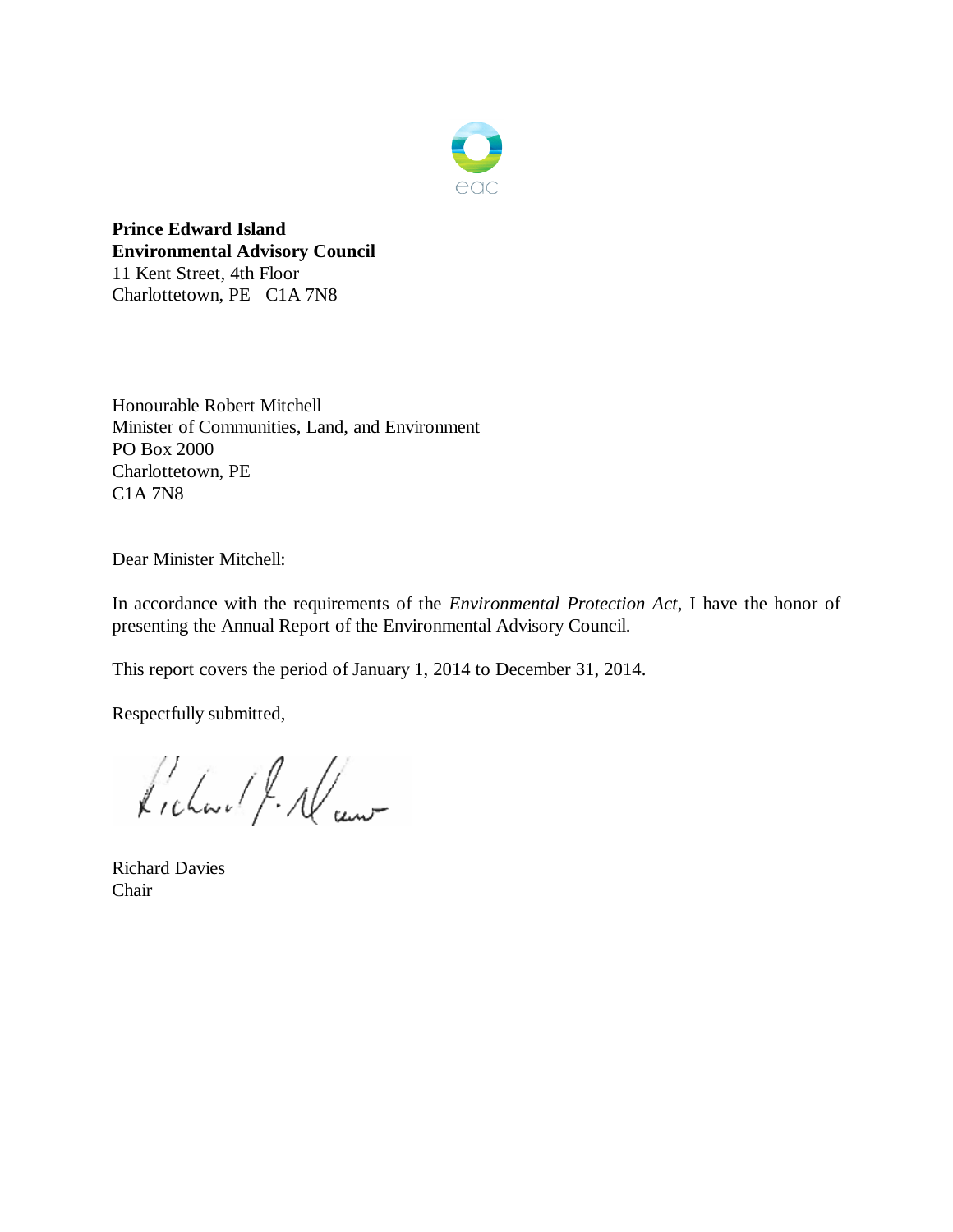# *Table of Contents*

| Appendix A |  |
|------------|--|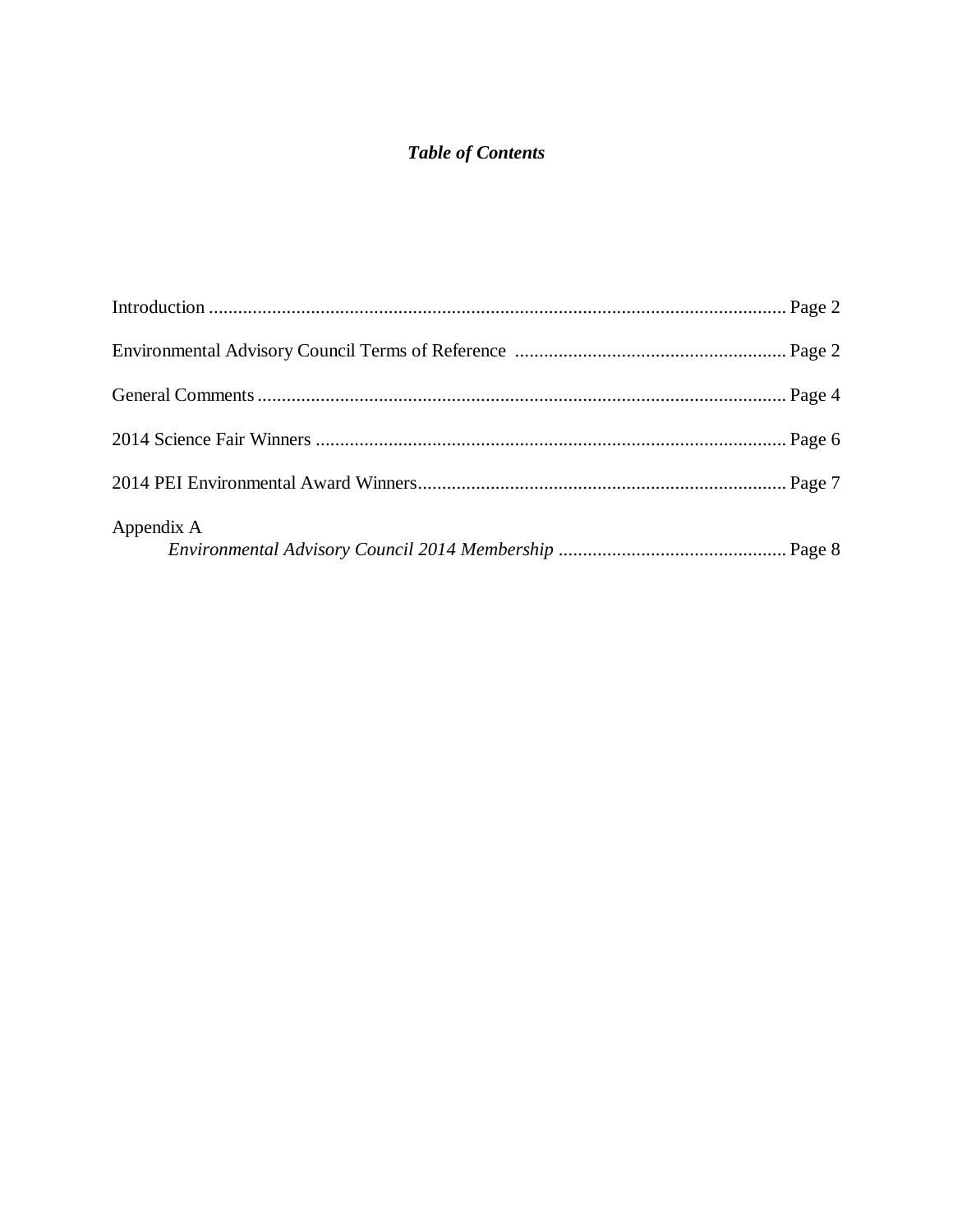# *Introduction*

The Environmental Advisory Council is a group of individuals appointed by the Lieutenant Governor in Council to advise the Minister responsible for the environment on environmental matters.

# *Environmental Advisory Council Terms of Reference*

Subsection 4(2) of the *Environmental Protection Act* sets out the Council's responsibilities. The Act states that

The Council shall

- (a) serve as an advisory board to the Minister Responsible for the Environment; and
- (b) perform such functions as may be prescribed by regulations.

The mandate for the Environmental Advisory Council as prescribed by the Act is somewhat general in order to be all encompassing. To better define the Environmental Advisory Council's mandate, the following terms of reference were approved by the Minister:

- 1. To advise the Minister Responsible for the Environment on matters referred to it by the Minister or the public under the *Environmental Protection Act*.
- 2. To report annually to the Minister on submissions received, research conducted, investigations undertaken and recommendations made under the *Environmental Protection Act*.
- 3. To advise the Minister on environmental matters related to activities in relation to the Provincial Conservation Strategy.
- 4. To make recommendations to the Minister on conservation or environmental improvement awards.
- 5. To make recommendations to the Minister respecting opportunities for environmental improvement or protection programs or projects.
- 6. To recommend to the Minister public education projects or programs.
- 7. To make recommendations to the Minister respecting support for community, private and non-government programs and projects.
- 8. To advise the Minister on legislative proposals as they relate to environmental protection and enhancement.
- 9. To advise the Minister on such matters as the Minister may direct.
- 10. To perform such functions as may be provided by regulations under clause 4(2)(b) of the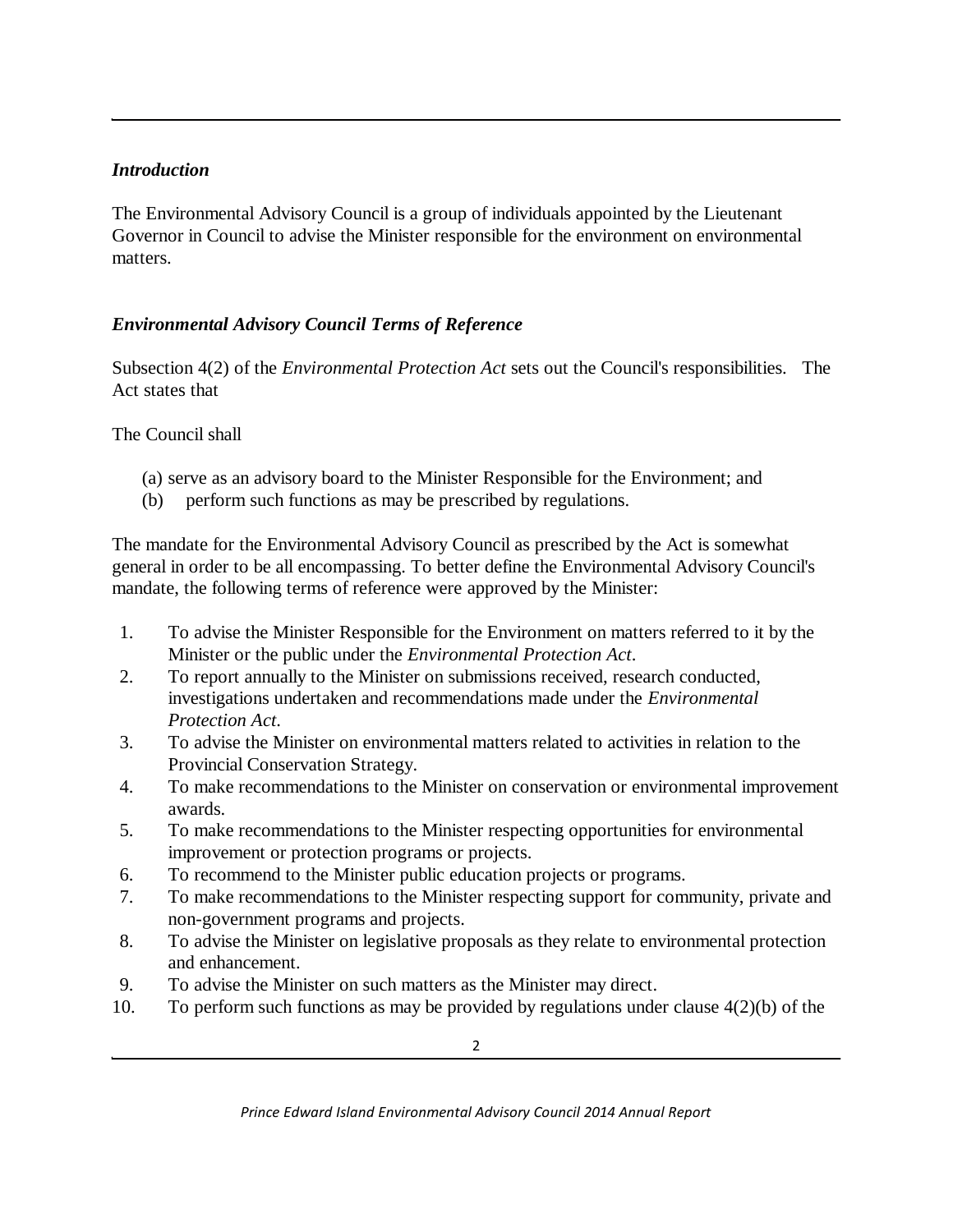Act.

Administrative support for the Council is provided by staff of the Department of Environment, Labour and Justice.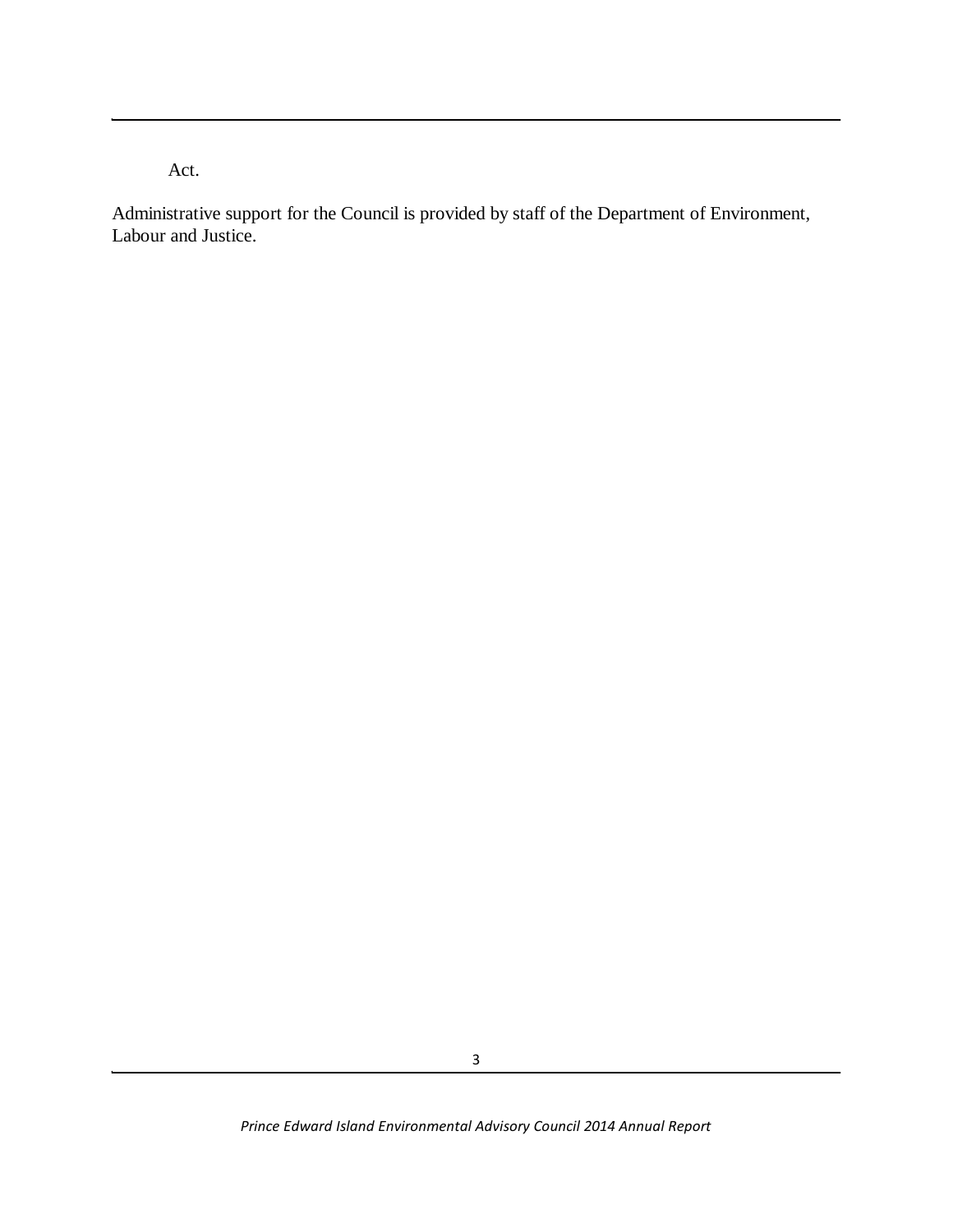#### **General Comments**

Council held eight regular meetings during 2014, together with a number of special meetings of various subcommittees of Council regarding the Environmental Awards, and Science Fair.

# *Meeting Outlines*

A list of the speakers who met with the Council in 2014, and the discussion topics addressed, are presented in the table below.

| <b>Meeting</b> | <b>Guests/Speakers</b>                                 | <b>Issues Discussed</b>                                                                                                                                                                                                                        |
|----------------|--------------------------------------------------------|------------------------------------------------------------------------------------------------------------------------------------------------------------------------------------------------------------------------------------------------|
| Jan. 15, 2014  | Glenda<br><b>MacKinnon-Peters</b><br><b>Tony Sturz</b> | <b>One-Stop Shopping for Building Development</b><br><b>Conservation Strategy</b>                                                                                                                                                              |
| Mar. 19, 2014  | <b>Garth Simmons</b>                                   | The New Provincial Building Code Act                                                                                                                                                                                                           |
| Apr. 15, 2014  | Cindy Crane<br><b>Tony Sturz</b>                       | Nutrient Loading Targets for PEI Estuaries -<br><b>Conservation Strategy Update</b>                                                                                                                                                            |
| May 13, 2014   | <b>Tony Sturz</b>                                      | Update - PEI Legislative Standing Committee on<br>Agriculture, Environment, Energy and Forestry<br>-Considering the moratorium on high capacity<br>(deep) water wells for agriculture irrigation.<br>Potential for new legislation (Water Act) |
| June 17, 2014  | <b>Tony Sturz</b>                                      | Water Act and Water Act White Paper                                                                                                                                                                                                            |
| Sept. 16, 2014 | Jim Young                                              | Update - Water Act White Paper                                                                                                                                                                                                                 |
| Oct. 14, 2014  | Cindy Crane                                            | Sea lettuce growth in Island waters                                                                                                                                                                                                            |
| Nov. 13, 2014  | Sean Ledgerwood<br>Jim Young                           | Pesticides in Water<br><b>Regulatory Amendments Affecting Municipalities</b>                                                                                                                                                                   |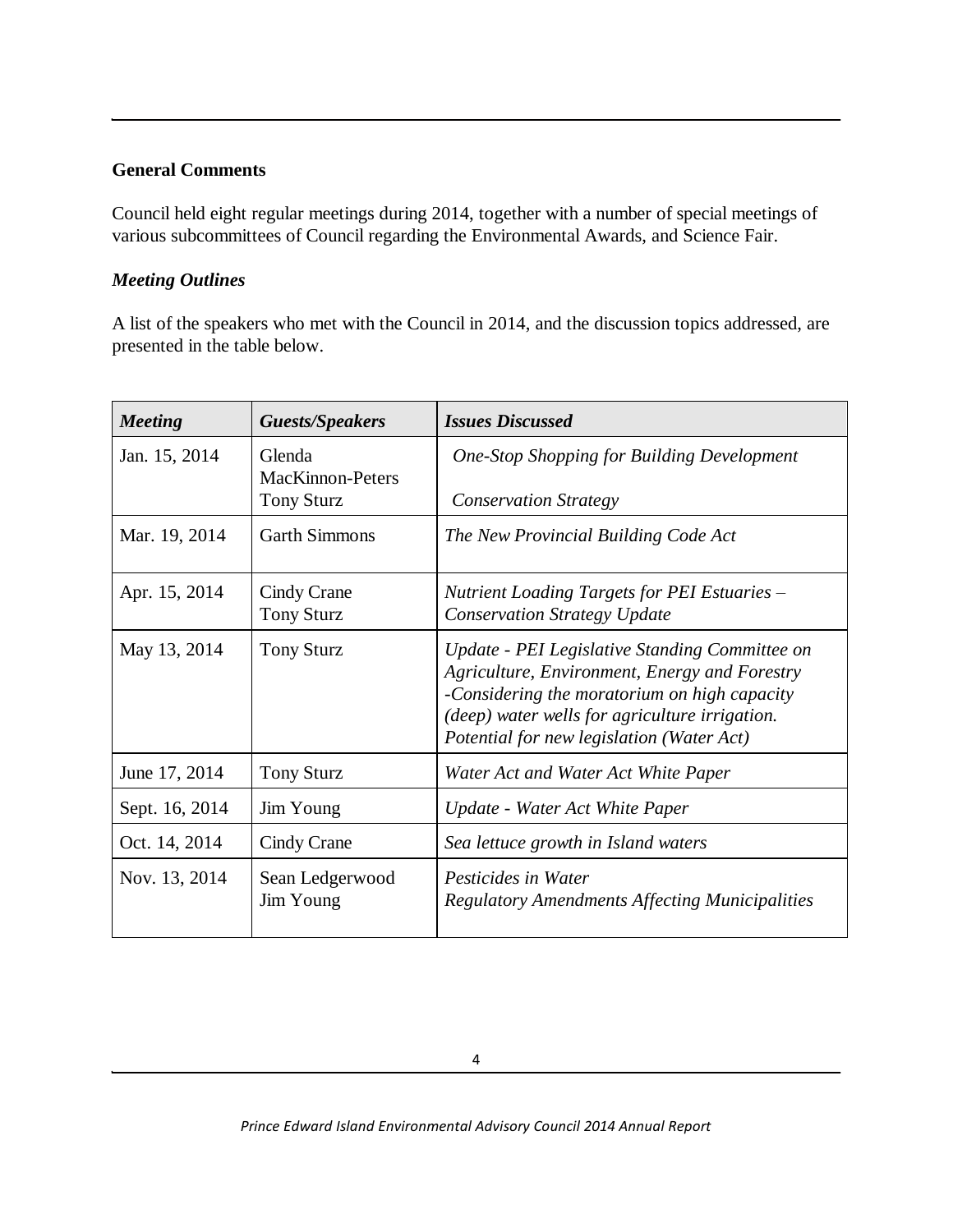#### *Other Matters*

During the year, Council members discussed a variety of environmental issues. These are listed below:

- The impact of nitrate contamination in Island rivers and estuaries on the shellfish industry
- Infilling of ditches along roads and highways in urban settings, and the affect this practice may have on reducing groundwater recharge.
- PEI Environment Division hosting Canadian Council of Ministers of the Environment (CCME) Conference (September 2014).
- Crop Life overseeing the Barclay Brook rehabilitation project and management plan.
- Chemical cosmetic pesticides use in Prince Edward Island.
- Pesticide levels in drinking water supplied to schools and nursing homes.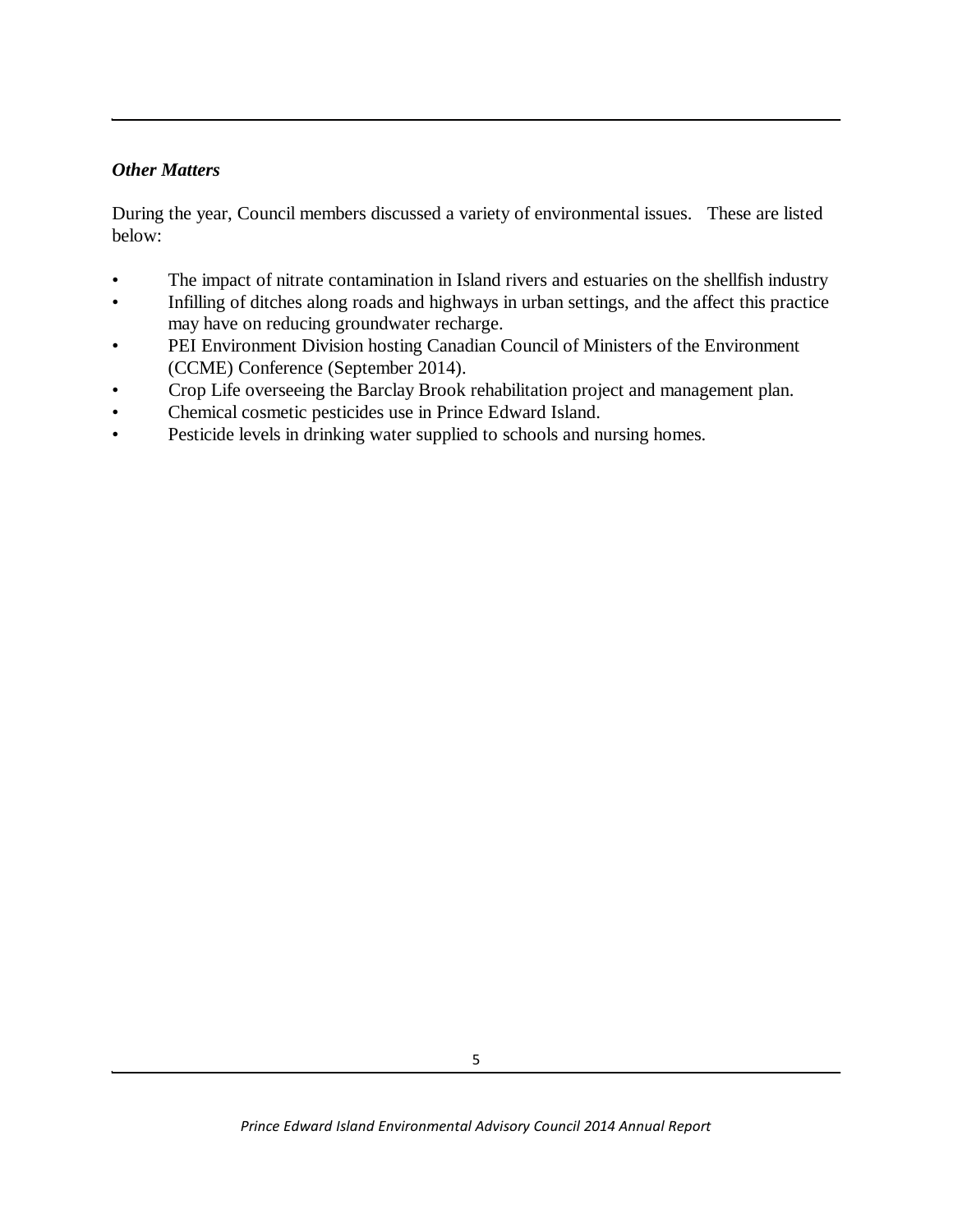#### *2014 Science Fair Winners*

The Environmental Advisory Council takes an active interest in the annual Provincial Science Fair sponsored by the University of Prince Edward Island. Involvement has included helping judge and award prizes to participants whose projects demonstrate a high level of understanding or innovative approaches to environmental issues. In the **Dr. Leon Loucks Environmental Awards** were presented to entries in the junior, intermediate and senior categories with prize money of \$80, \$50 and \$30 awarded to first, second and third place winners respectively. The 2014 winners are as follows:

#### **DR. LEON LOUCKS ENVIRONMENTAL PRIZES**

#### **First Junior**

 (G4–RE–03) Fossil Fuel Energy Student: Geoffrey Paton School: West Kent Elementary

#### **Second Junior**

 (G6–RE–09) Solar Energy Student: Caelan Campbell School: Central Queens Elementary

#### **Third Junior**

 (G6–RE–06) Green with Envy Student: Ahnais Young School: Eliot River Elementary

#### **First Intermediate**

 (J–RE–03) Groundwater Student: Meaghan Bulger School: Queen Charlotte Intermediate

#### **Second Intermediate**

 (J–RE–01) Biodegradable Milk Plastic Students: SoumyaDeep Chowdhury, Dawson Webster School: Queen Charlotte Intermediate

#### **Third Intermediate**

 (I–RE–01) Plowing: Spring or Fall/Le Labourage: Printemps ou Automne Student: Hannah Hardy School: Summerside Intermediate

6

*Prince Edward Island Environmental Advisory Council 2014 Annual Report*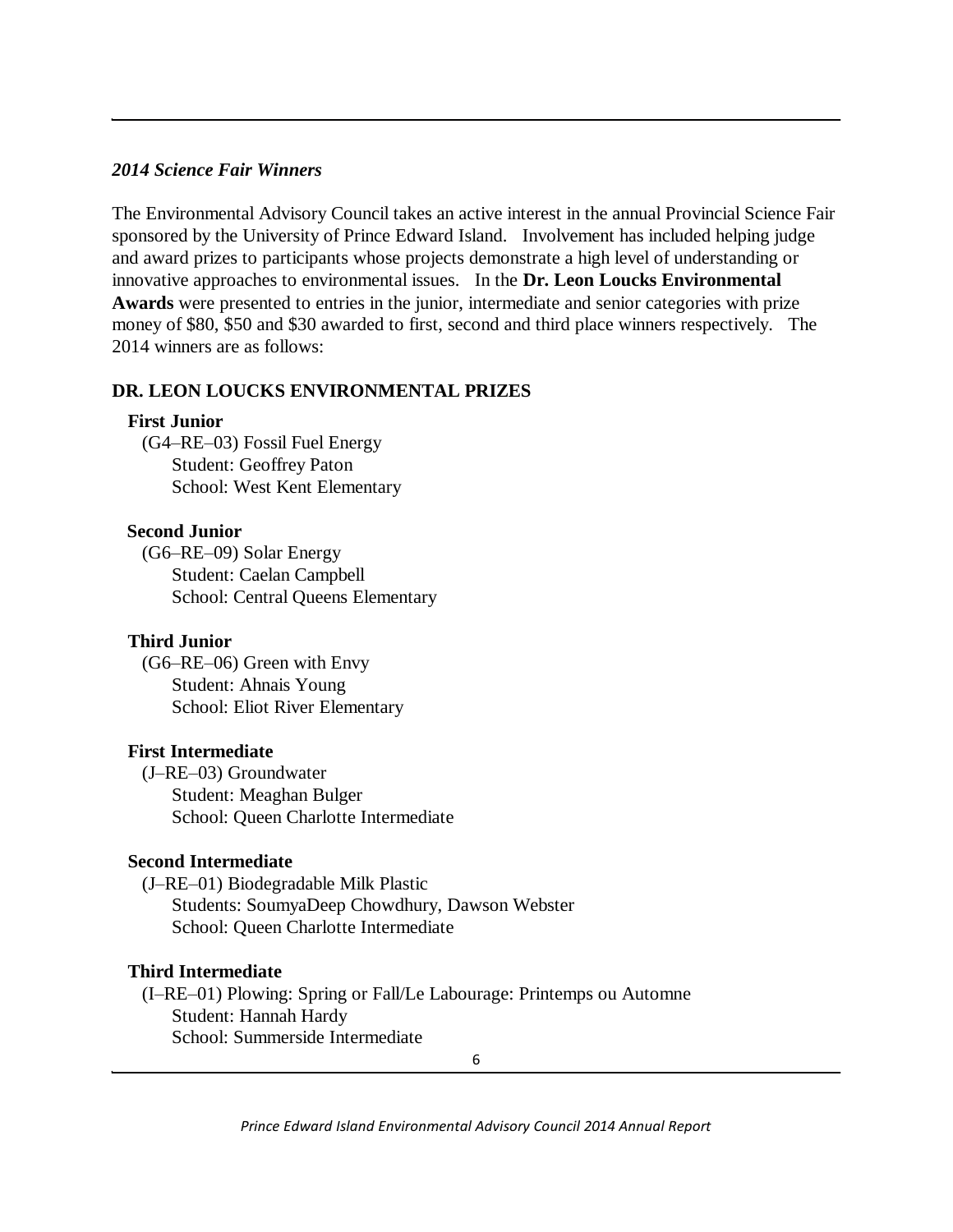# *PEI Environmental Award Winners*

Since its inception in 1987, the Environmental Advisory Council has recognized citizens for their special commitment to the environment through the PEI Environmental Awards.

In June 2014, Prince Edward Island Environmental Awards were presented to the following:

## **School Award**

# **Summerside Intermediate School**

Summerside Intermediate School has been working closely with its local watershed group for the past seven years, introducing students to environmental stewardship, biodiversity and the importance of the environment. The school has been involved in monitoring water quality and macro-invertebrate biodiversity within five stream sides in the Bedeque Bay watershed area.

This past year, teachers and students planted 600 native trees, shrubs and plants within stream side riparian zones. They also worked with staff and residents of Summerset Manor to plant 350 trees and shrubs as part of a memorial garden and walkway.

## **Organization Award**

# **Winter River - Tracadie Bay Watershed Association with special recognition of John Hughes**

For many years, the Winter River Tracadie Bay Watershed Association has advocated for the north shore environment and educated students and residents on how to manage the watershed. John Hughes was a founding member of the association and provided strong leadership over the years. An avid outdoorsman, he opened cross-country trails, hosted snowshoeing classes, offered canoe lessons and encouraged biking. Under his leadership, the association was the recipient of the 2013 National Excellence in Water Stewardship Award for Prince Edward Island. Canadian Geographic has included the work of the association on its website as a teaching tool.

## **Individual Award**

# **Dr. Kelly Lockhart and Myles Lord**

Dr. Kelly Lockhart and Myles Lord have been involved in conservation activities for more than 20 years. They have been very active in the Tryon River Watershed Co-op and the South Shore Watershed Association. They have promoted public awareness of healthy streams and buffer zones, assisted students with stream restoration activities, and contributed to the costs of dredging Lord's Pond.

Myles Lord has volunteered many days in streams with his students removing excessive wood debris, finding innovative ways to remove sediment and to improve the Tryon River navigational channel.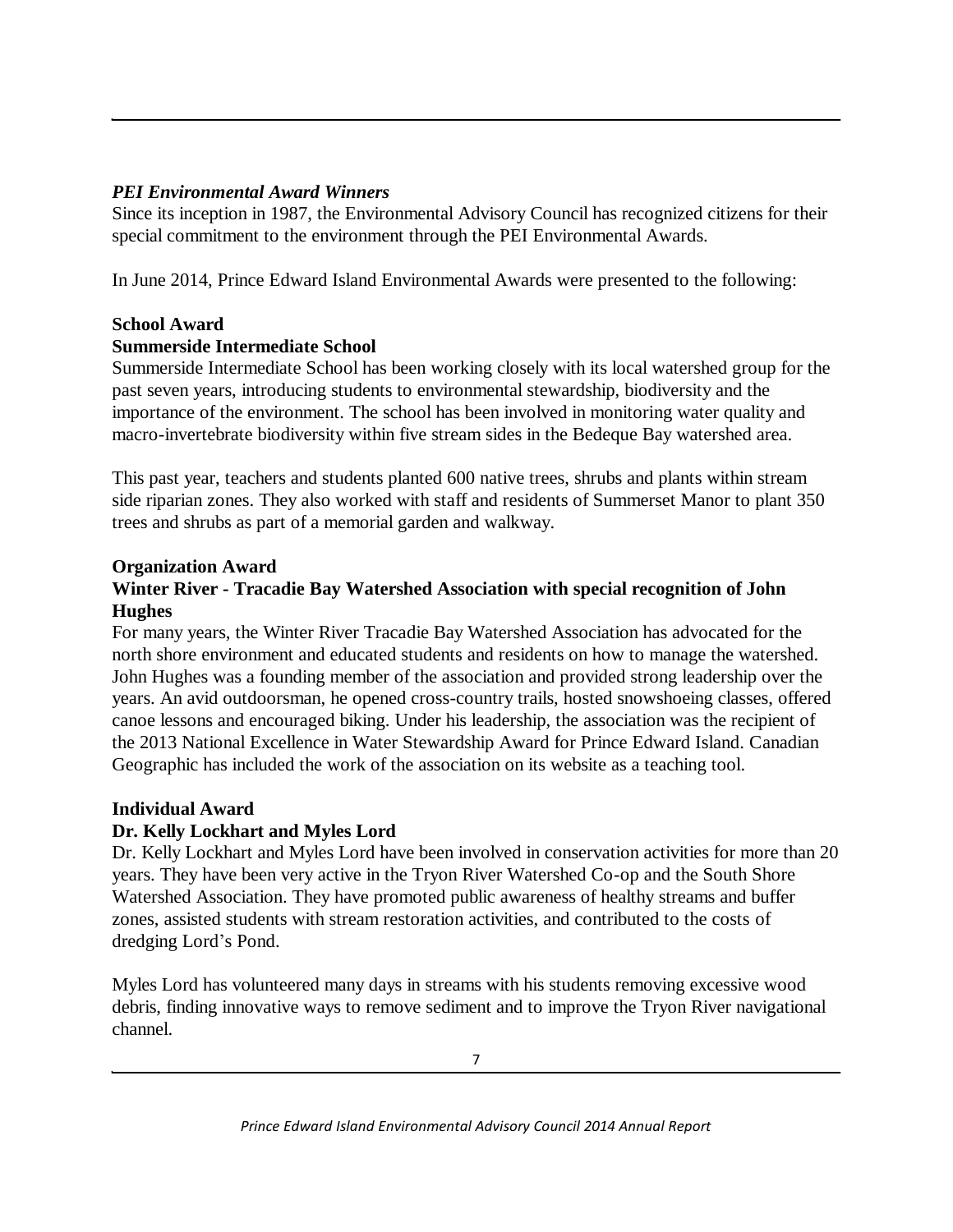**Appendix A** *Environmental Advisory Council 2014 Membership*

**Richard Davies**, Chair Belle River

**Dean Stewart,** Vice-Chair Summerside

**Paul Gallant** Souris

**Bertha Campbell** Kensington

**Darlene Moore** Northam

**Irene Dawson** Cornwall

**Nick Webb** O'Leary

**Wayne Gallant** Summerside

**Lokesh Garg** Charlottetown

**Art Smith** Stratford